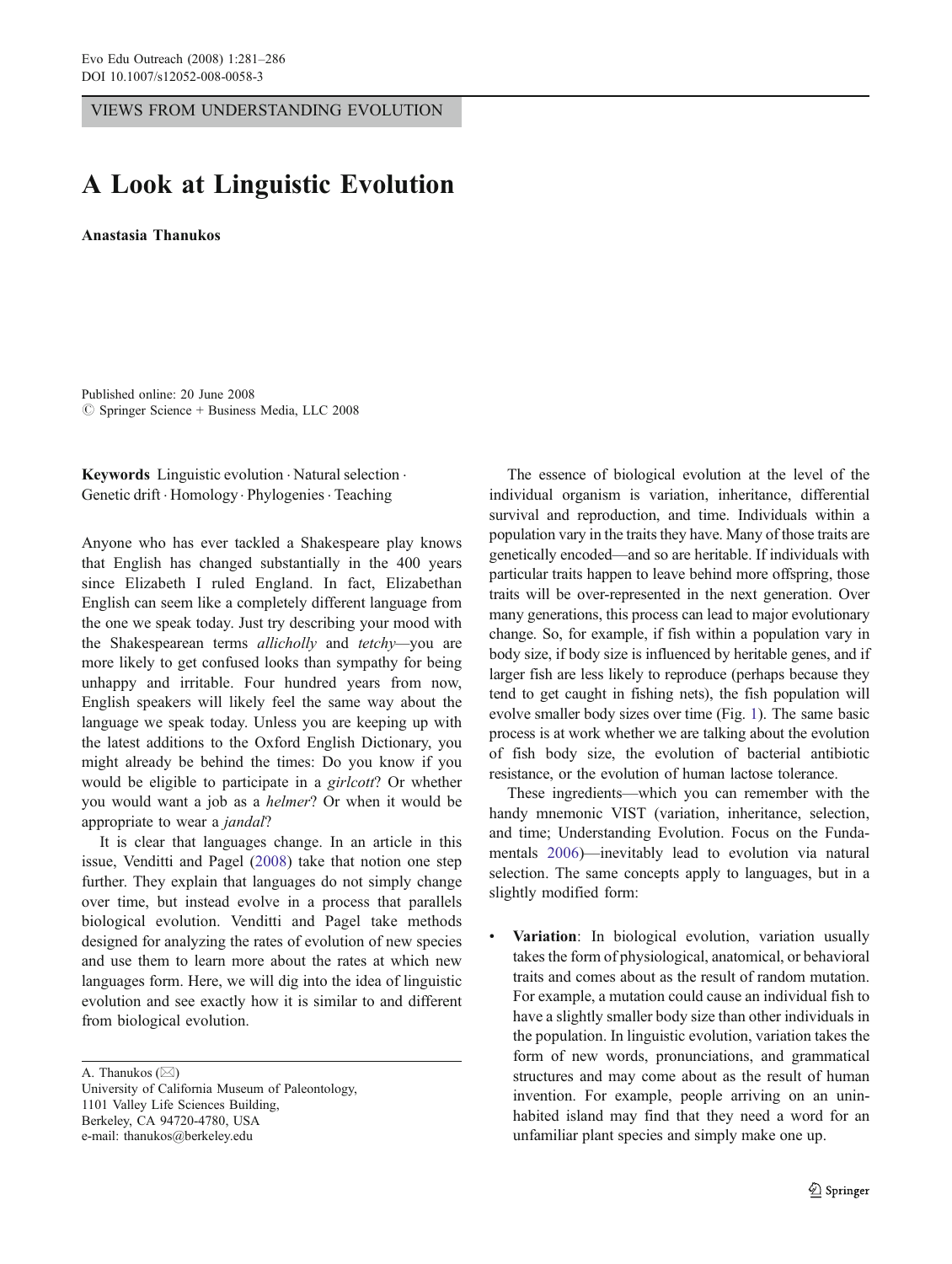<span id="page-1-0"></span>

Differential survival and reproduction (selection)



Inheritance



After many generations (time)

- Fig. 1 An example of natural selection operating on a fish population. The preferential netting of large fish causes the fish population to evolve smaller body sizes. Illustration adapted with permission from the Understanding Evolution website
	- Inheritance: Biological traits are encoded in DNA. They are usually passed on from parent to offspring—though some organisms (e.g., bacteria) can also directly pass bits of DNA, and the traits they encode, back and forth to one another. Linguistic variation, on the other hand, is "inherited" through learning. Children are likely to learn linguistic traits from their parents and others around them. Just as red-furred squirrels are likely to have red-furred offspring, parents who speak with a southern drawl are likely to have children who speak with a southern drawl. Linguistic "inheritance," though, is much fuzzier and more flexible than biological inheritance. Like bacteria slipping stretches of DNA to one another, human learning allows people to share new words, pronunciations, and grammatical structures with each other directly—even if the two people are not closely related and originally spoke different languages.
	- Selection: As selection acts on organisms, individuals with particular traits are more likely to successfully reproduce than others. Those advantageous traits might be anything from having coloration that blends into the environment better to producing a particularly farreaching mating call. Correspondingly, individuals with certain disadvantageous traits (e.g., not being able to use a key amino acid) do not leave behind as many offspring. In linguistic evolution, selection takes a slightly different form. Some words or structures may be more memorable or useful and, hence, may be more likely to "reproduce"—i.e., be passed on to others. For example, today the words *blog* and *bandwidth* are more likely to be shared than a word like *calash* (the folding hood of a horse-drawn buggy).
	- Time. Over time, both biological and linguistic evolution can produce major changes—whether that means the radiation of new clades of terrestrial vertebrates after the dinosaur extinction or the development of new dialects as people discovered and settled on the Pacific Islands.

Because languages experience variation, inheritance, and selection over long periods of time, they *can* evolve in a process that parallels biological natural selection. However, the differences described above change the process in a few key ways:

In biological evolution, new variation is introduced via a process of random mutation—that is, mutations occur without regard to what would be useful to the organism. So, for example, a population of plants living in an area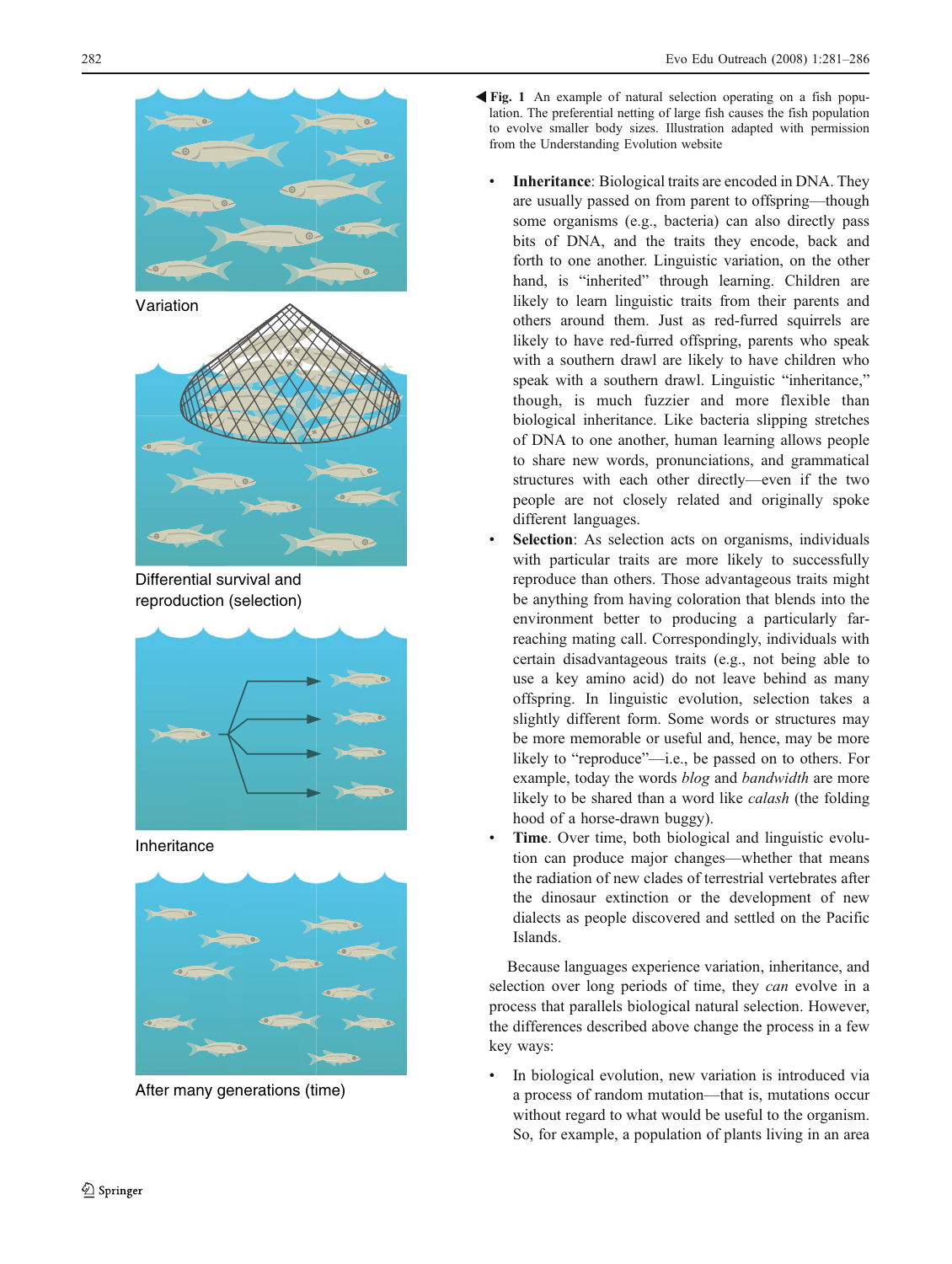affected by climate change cannot produce new drought-tolerant mutants just because they would be helpful. In linguistic evolution, on the other hand, a person can invent a new word that would be particularly handy in the current situation, introduce it to the language, and begin to pass that word on to other people. This is not to suggest that all linguistic innovation is deliberate. New words and linguistic structures can arise in many ways. Nonetheless, the possibility of such intentionality can shift the direction of linguistic evolution in a manner not possible in biological evolution.

- & Horizontal transfer—the process of passing genes (or in this case, linguistic elements) to individuals other than offspring—may be more common in linguistic evolution than it is in biological evolution. For most organisms with which we are familiar, the units of inheritance (genes) are passed mainly from parent to offspring. But in languages, the units of inheritance (e.g., words) can be easily shared with almost anyone. For example, English now includes many words picked up from other languages—like the word shampoo which was probably passed to English from Hindi in the 1700s or earlier (The Oxford English Dictionary [1989\)](#page-5-0). Given the ease with which words can be shared across languages, horizontal transfer at this level is surprisingly infrequent; languages maintain their integrity despite the possibility of a foreign onslaught (Pagel and Mace [2004\)](#page-5-0). Nevertheless, by regularly introducing new variation to languages, the process of horizontal transfer allows linguistic evolutionary change to occur more quickly.
- In biological evolution, advantageous traits provide a reproductive boost to individual organisms. So fish with small body sizes leave behind more offspring in heavily netted areas, and the small body size trait spreads for this reason. In linguistic evolution, however, words may, but need not, provide any particular survival or reproductive advantage to their users in order to proliferate. Words like blog and bandwidth may be spreading like wildfire but probably are not doing much for the reproductive capabilities of those of us who use them. This disconnect between linguistic variation and reproductive advantage helps decouple linguistic and biological evolution.

Despite these differences, biological evolution and language evolution are similar enough that many of the same concepts and tools can be applied to both situations. We have seen that languages can evolve via natural selection; they can also evolve via drift as biological systems do. Evolution via genetic drift works much like evolution via natural selection, but with one key difference:

differential survival and reproduction (the selection step described above) are caused, not by advantageous or disadvantageous traits, but by random chance. Some individuals happen to leave more offspring in the next generation than do others—but not because of a special ability to resist predation, get nourishment, or attract mates because they simply got lucky. Though drift operates via random chance, it can still end up causing major evolutionary change. Some traits can drift out of a population entirely, others can spread and become "fixed" (possessed by all members of the population).

The same process operates on languages. Imagine a group of people shipwrecked on an island. Some of them tend to use the word zero and others tend to use the word naught to refer to the same thing. After many, many generations on the island, zero falls into disuse and out of the language entirely—not because it is hard to remember or ineffective—but because people just happened to use *naught* more frequently. In this case, the word *zero* goes extinct in the island dialect through the process of linguistic drift.

Even technical, genetic concepts can be fruitfully applied to linguistic evolution. For example, biologists have found that some sorts of genes do not evolve much—even through many speciation events and over many millions of years. Housekeeping genes are involved in the basic jobs that keep cells functioning and alive. Because they are so important and are turned on all the time, such genes evolve very slowly and are similar even among distantly related species. Linguistics has its own equivalents to housekeeping genes. "Workhorse" words that get used all the time like numerals and the pronouns I, you, he, and she—evolve very slowly (Pagel et al. [2007\)](#page-5-0). Just consider the words seven (in English) and *sieben* (in German). They are remarkably similar even though much of the rest of our vocabularies have diverged—as will be readily apparent to any English speaker who tries to navigate via the traffic signs in Berlin.

The words seven and sieben are an example of what linguists would call cognates and what evolutionary biologists would call homologies. These are words whose similarities can be chalked up to common ancestry. The bones in your arm and the bones in a whale's fin are homologous (Fig. [2](#page-3-0)). They share the same basic layout because humans and whales share a common ancestor who passed that bone arrangement on to each of us. In the same way, the words seven and sieben are similar because they both descended from one word in a common ancestral language, West Germanic, which had begun to evolve by about 300 BC (Robinson [1994\)](#page-5-0). West Germanic, in turn, evolved from an even older language—Proto-Germanic. Linguists have reconstructed the Proto-Germanic ancestor of seven and sieben to be something like sebun (Ringe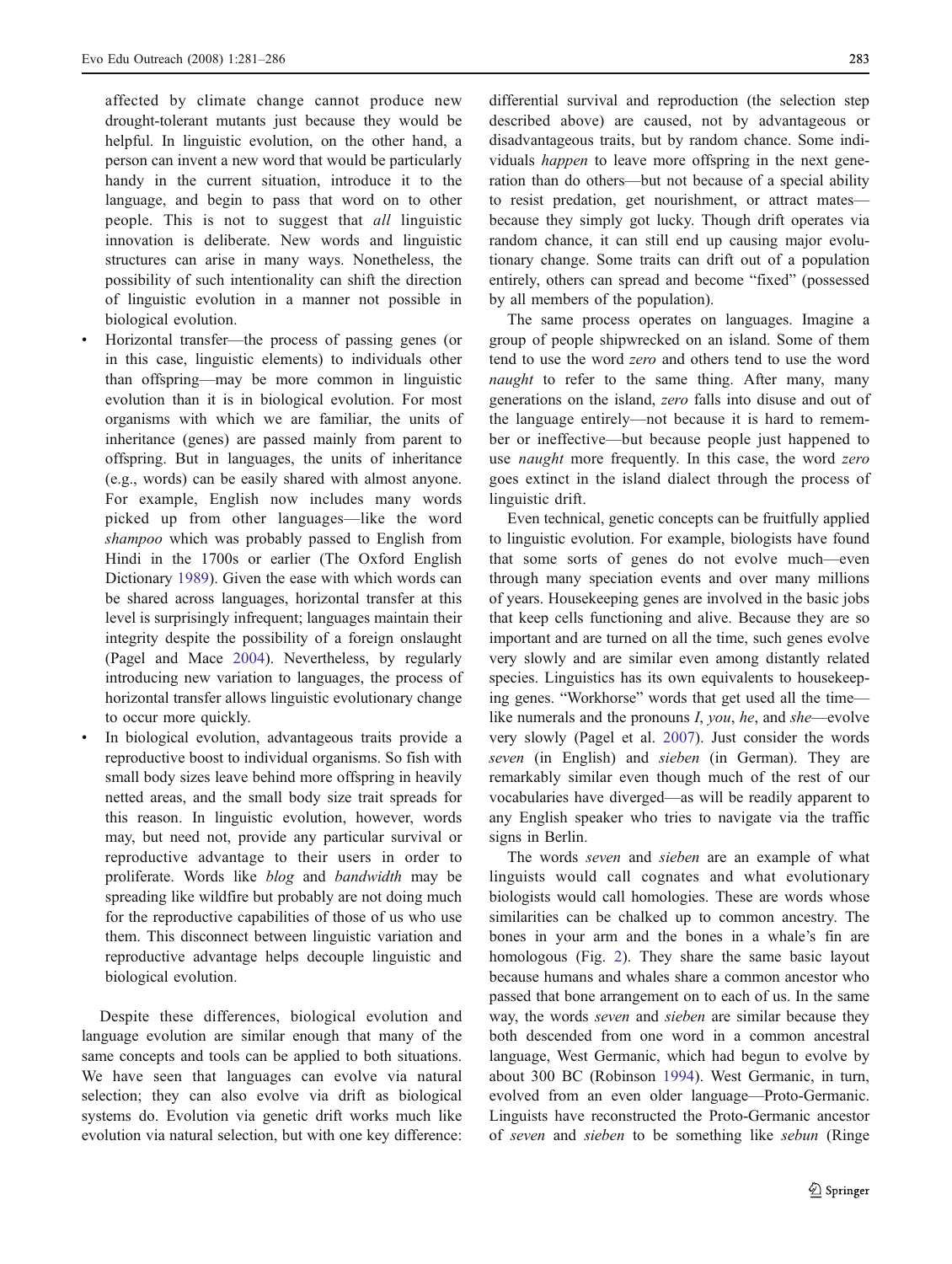<span id="page-3-0"></span>Fig. 2 Phylogenies illustrating the concept of homology. a The bones in a whale's fin and a human's hand are homologous. Both sets of bones are descended from the same structure in a common ancestor. Illustration adapted with permission from the Understanding Evolution website. b The words seven in English and sieben in German are homologous. They are both descended from the same word in their common ancestral language. Language phylogeny adapted from Campbell [\(2004](#page-5-0))



[2006\)](#page-5-0)—much as evolutionary biologists have pieced together different lines of evidence to figure out what the ancestor of humans and whales must have looked like.

In biological evolution, homologous structures can be used to reconstruct phylogenies—the branching trees that depict the evolutionary relationships among organisms. As you might guess, cognates (linguistic homologies) are used to reconstruct the relationships among languages. The study of punctuated language evolution described by Venditti and Pagel in this issue is based on this principle (Atkinson et al. [2008](#page-5-0)). The researchers collected hundreds of words from different language families—for example, the word for two from 95 different Bantu languages—determined which were homologous to one another, and used this information to construct a family tree of the language group.

Venditti and Pagel used concepts and tools borrowed directly from evolutionary biology to illuminate our linguistic history—revealing that the early development of a new dialect can be a turbulent time, with many words changing all at once. Though they focused on language change, the

same evolutionary concepts and tools can be applied to any system that involves variation, some form of inheritance, differential survival and reproduction, and time for the cycle to repeat itself over and over. This means that much cultural information—cuisines, folk art styles, religious traditions can also be examined in an evolutionary light.

Consider the Lemba, a tribe from southern Africa. Unlike their neighboring tribes, the Lemba's traditions include male circumcision and dietary restrictions like those of the Jewish faith—a group whose ethnic roots are planted several thousand miles away. Taking an evolutionary perspective might lead us to wonder if the similarities between Lemba and Jewish traditions are homologous or analogous—that is, did the traditions descend, with slight modification, from the same practice in some historical group of people, or did they arise separately? Several lines of evidence suggest that these traditions are homologous: Other oral traditions of the Lemba (like the idea that they migrated to South Africa from the Middle East) are consistent with Jewish ancestry and, perhaps most convincingly, geneticists have found that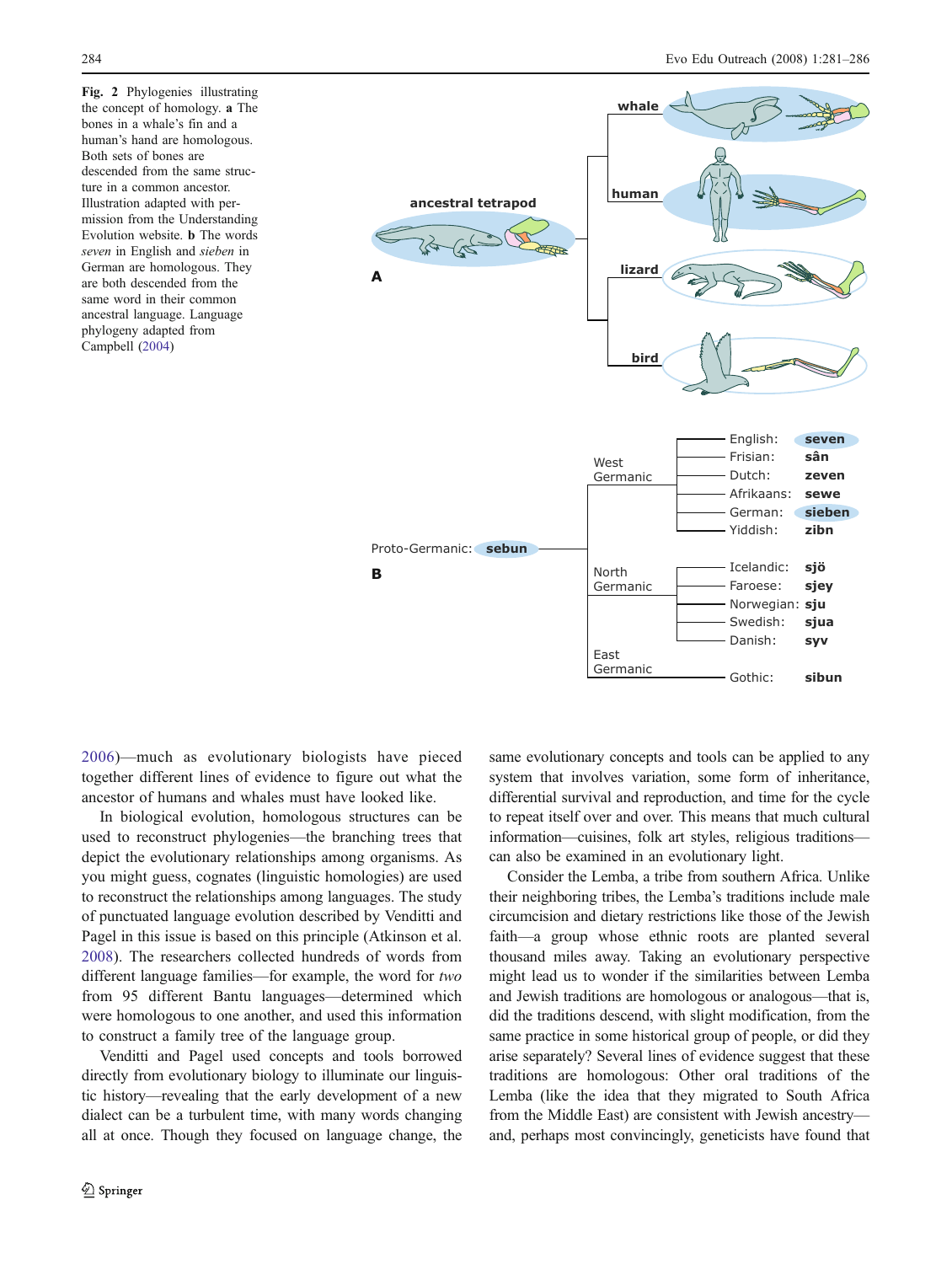many Lemba men carry genetic sequences on their Y chromosomes that are typical of Jewish populations (Spurdle and Jenkins [1996\)](#page-5-0). Some Lemba do seem to have ethnic roots in Jewish populations and probably brought their slowly evolving cultural traditions with them when they left the Middle East.

The Jewish ancestry of Lemba cultural traditions illustrates one final point about biological, cultural, and linguistic evolution. Since they are inherited in different ways, the paths traced by these different forms of evolution—even within the same group of people—need not be identical. Evolutionary analyses of Lemba genes and cultural traditions identify ancestral roots in Jewish populations. The Lemba languages, on the other hand, are more closely related to Bantu languages, like Xhosa (which uses tongue clicks), than they are to Hebrew. Linguistically, the Lemba are solidly South African, even while the paths of their cultural and genetic histories lead to different continents. However informative any one of these evolutionary histories may be, it can only provide a glimpse of the immense diversity inherent in any human population.

#### Give Me an Example of That

Want more examples of homologies? Check this out:

Striking similarities. We have seen that homologies can crop up in surprising places. The words you use to count to ten are homologous to numerals in other languages, just as your finger bones are homologous to bones in the wings, paws, and fins of many other species. But that is not all. The concept of homology can be applied to the genes in your DNA and even aspects of behavior. This short article from the Understanding Evolution website takes a look at five examples of homology, including structural, genetic, and behavioral examples: [http://evolution.berkeley.edu/](http://evolution.berkeley.edu/evolibrary/article/homology_01) [evolibrary/article/homology\\_01.](http://evolution.berkeley.edu/evolibrary/article/homology_01)

## Branch Out

Visit the Understanding Evolution website to explore ideas related to key concepts from this article.

The concept of VIST—variation, inheritance, selection, and time—can help us understand long-term change in many different situations: from the shift in body size in a population of heavily netted fish to the divergence of languages. Even within biology proper, this concept operates at many different levels. The cell lineages within an individual organism evolve through this process, as some lineages out-compete others and may

inappropriately take over—much to the detriment of the individual made up of those cells. In the same way, large clades of species may evolve, with some groups becoming particularly diverse simply because they have traits that make them prone to speciation. Learn more online: [http://evolution.berkeley.edu/evolibrary/article/](http://evolution.berkeley.edu/evolibrary/article/selectionhierarchy_01) selectionhierarchy 01.

We have seen that biological and cultural evolution operate through many of the same processes but that they need not parallel one another exactly. In many cases, these two sorts of evolution even prod one another in new directions. The biological evolution of humans' ability to digest milk as adults (lactose tolerance), the biological evolution of wild aurochs into domesticated cattle, and the cultural evolution of dairying skills are historically intertwined—as well as fascinating and relevant to your students' everyday lives. Learn more online: [http://evolution.berkeley.edu/](http://evolution.berkeley.edu/evolibrary/news/070401_lactose) [evolibrary/news/070401\\_lactose.](http://evolution.berkeley.edu/evolibrary/news/070401_lactose)

### Dig Deeper

Visit Understanding Evolution online to find out even more about some of the concepts addressed here.

- How natural selection works: [http://evolution.berkeley.](http://evolution.berkeley.edu/evolibrary/article/evo_25) [edu/evolibrary/article/evo\\_25](http://evolution.berkeley.edu/evolibrary/article/evo_25)
- & How genetic drift works: [http://evolution.berkeley.edu/](http://evolution.berkeley.edu/evolibrary/article/samplingerror_01) [evolibrary/article/samplingerror\\_01](http://evolution.berkeley.edu/evolibrary/article/samplingerror_01)

#### In the Classroom

The broad applicability of the VIST concept can help your students recognize both the logic that underlies evolutionary theory and the power of the theory for helping us understand many different sorts of phenomena. High school students can analyze different evolutionary situations and identify the components of VIST within them. For example, you could challenge your students to read the following articles and they identify and explain the variation, inheritance, selection, and time that underlie the central evolutionary phenomena in each:

- & From the origin of life to the future of biotech. The artificial selection of useful RNA molecules: [http://](http://evolution.berkeley.edu/evolibrary/article/ellington_01) [evolution.berkeley.edu/evolibrary/article/ellington\\_01](http://evolution.berkeley.edu/evolibrary/article/ellington_01)
- Evolution within. The evolution of cancer cells within an individual patient: [http://evolution.berkeley.edu/ evo](http://evolution.berkeley.edu/evolibrary/news/071001_cancer)[library/news/071001\\_cancer](http://evolution.berkeley.edu/evolibrary/news/071001_cancer)
- & Angling for evolutionary answers. The evolution of smaller body sizes in fish as the result of human fishing practices: [http://evolution.berkeley.edu/evolibrary/article/](http://evolution.berkeley.edu/evolibrary/article/conover_01) [conover\\_01](http://evolution.berkeley.edu/evolibrary/article/conover_01)